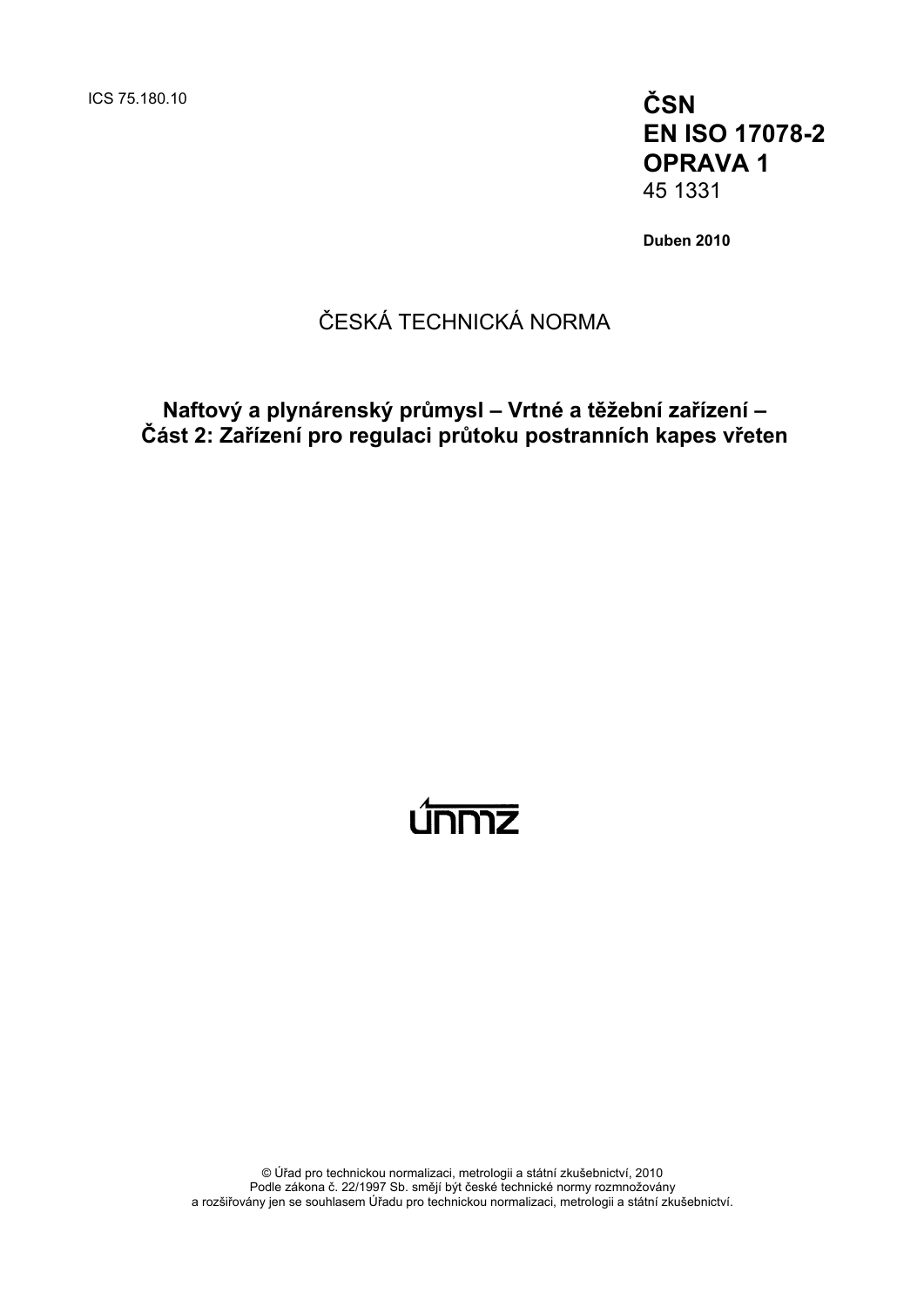ČSN EN ISO 17078-2/Opr. 1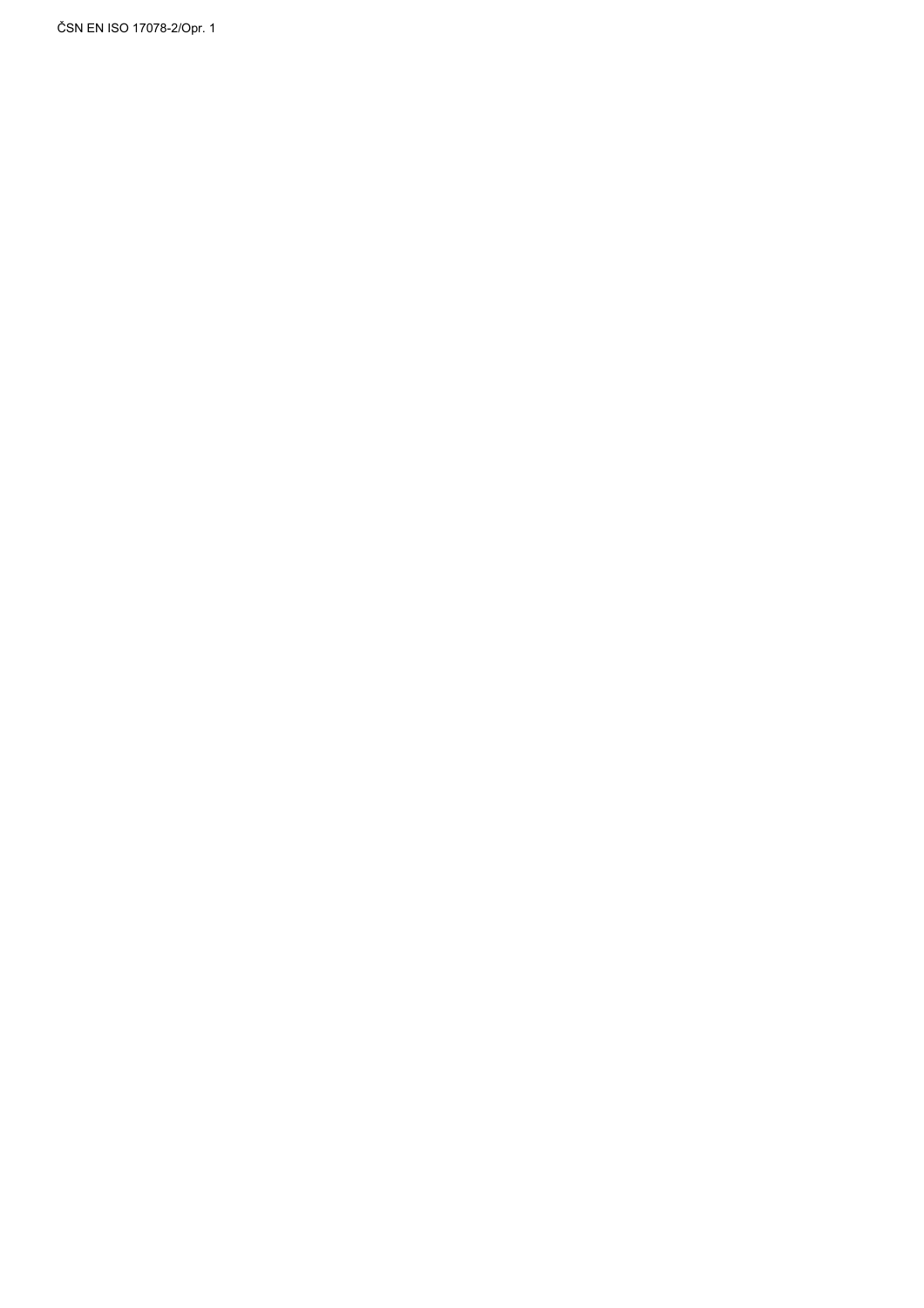## EUROPEAN STANDARD

# **EN ISO 17078-2:2007/AC**

NORME EUROPÉENNE EUROPÄISCHE NORM

 November 2009 Novembre 2009 November 2009

**ICS** 75.180.10

English version Version Française Deutsche Fassung

Petroleum and natural gas industries - Drilling and production equipment -Part 2: Flow-control devices for side-pocket mandrels (ISO 17078- 2:2007/Cor 1:2009)

Industries du pétrole et du gaz naturel - Équipement de forage et de production - Partie 2: Dispositifs de régulation de la vitesse d'écoulement pour raccords à poche latérale (ISO 17078-2:2007/Cor 1:2009)

 Erdöl- und Erdgasindustrie - Bohr- und Produktionsausrüstungen - Teil 2: Durchfluss-Regelvorrichtungen für Gaslift-Ventile (ISO 17078-2:2007/Cor 1:2009)

This corrigendum becomes effective on 4 November 2009 for incorporation in the three official language versions of the EN.

Ce corrigendum prendra effet le 4 novembre 2009 pour incorporation dans les trois versions linguistiques officielles de la EN.

Die Berichtigung tritt am 4.November 2009 zur Einarbeitung in die drei offiziellen Sprachfassungen der EN in Kraft.



EUROPEAN COMMITTEE FOR STANDARDIZATION COMITÉ EUROPÉEN DE NORMALISATION EUROPÄISCHES KOMITEE FÜR NORMUNG

**Management Centre: Avenue Marnix 17, B-1000 Brussels** 

© 2009 CEN All rights of exploitation in any form and by any means reserved worldwide for CEN national Members. Tous droits d'exploitation sous quelque forme et de quelque manière que ce soit réservés dans le monde entier aux membres nationaux du CEN.

Alle Rechte der Verwertung, gleich in welcher Form und in welchem Verfahren, sind weltweit den nationalen Mitgliedern von CEN vorbehalten.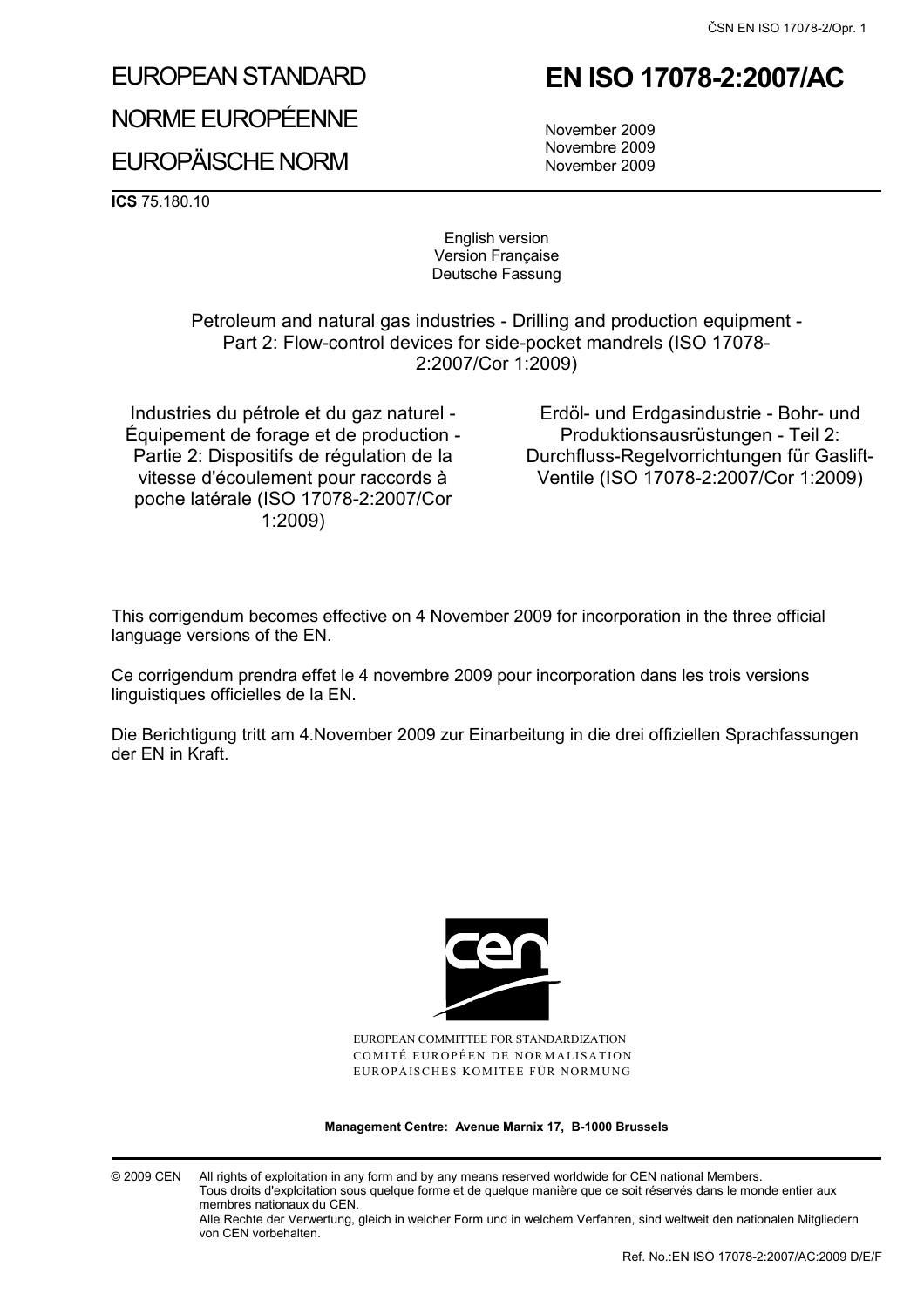ČSN EN ISO 17078-2/Opr. 1

### **EN ISO 17078-2:2007/AC:2009 (E)**

#### **Endorsement notice**

The text of ISO 17078-2:2007/Cor.1:2009 has been approved by CEN as a European Corrigendum without any modification.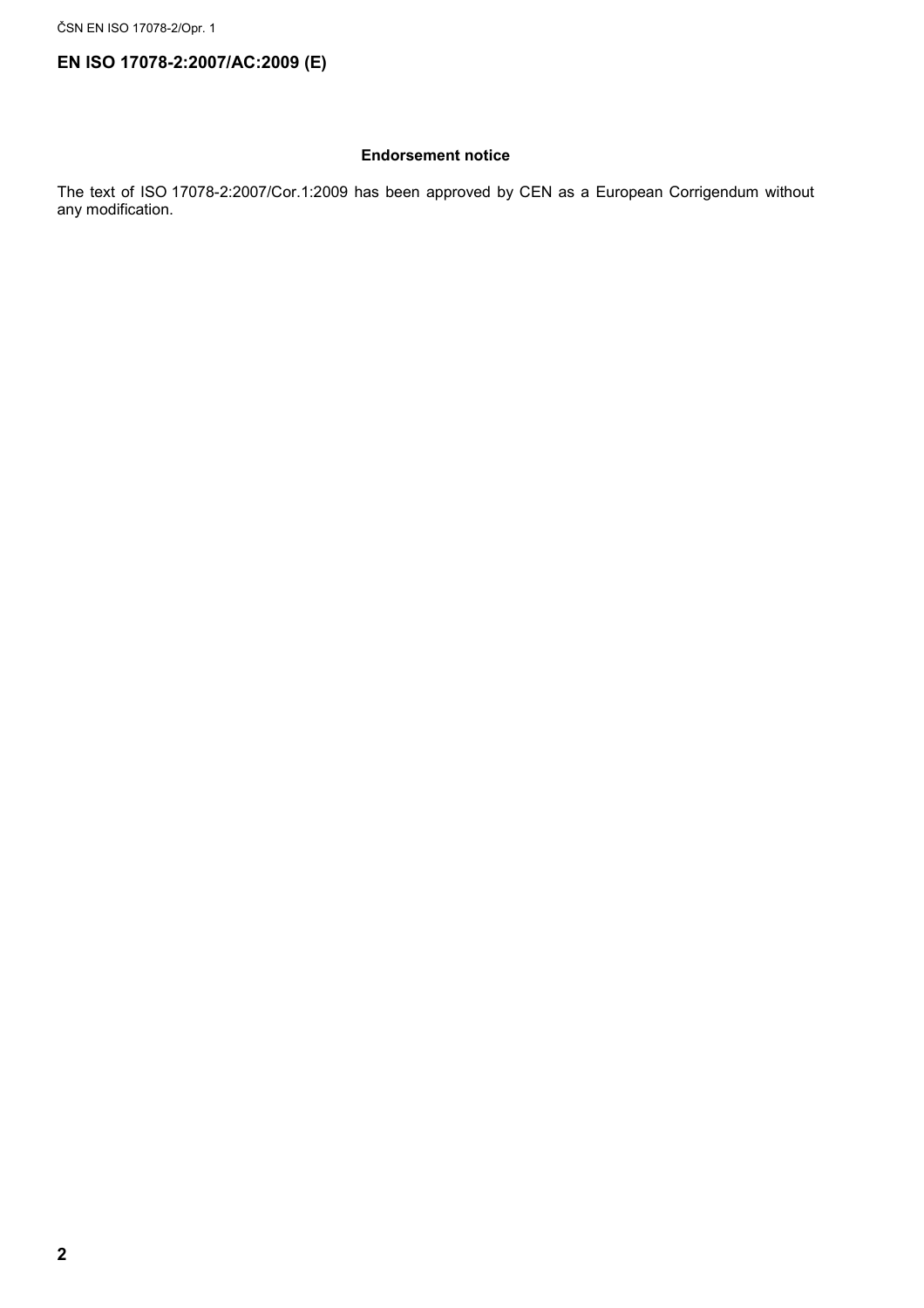

#### **INTERNATIONAL STANDARD ISO 17078-2:2007**  TECHNICAL CORRIGENDUM 1

Published 2009-06-15

INTERNATIONAL ORGANIZATION FOR STANDARDIZATION • МЕЖДУНАРОДНАЯ ОРГАНИЗАЦИЯ ПО СТАНДАРТИЗАЦИИ • ORGANISATION INTERNATIONALE DE NORMALISATION

# **Petroleum and natural gas industries — Drilling and production equipment —**

# Part 2: **Flow-control devices for side-pocket mandrels**

TECHNICAL CORRIGENDUM 1

*Industries du pétrole et du gaz naturel — Équipement de forage et de production — Partie 2: Dispositifs de régulation de la vitesse d'écoulement pour raccords à poche latérale* 

 $\overline{a}$ 

*RECTIFICATIF TECHNIQUE 1*

Technical Corrigendum 1 to ISO 17078-2:2007 was prepared by Technical Committee ISO/TC 67, *Materials, equipment and offshore structures for petroleum, petrochemical and natural gas industries*, Subcommittee SC 4, *Drilling and production equipment*.

©ISO 2009 – All rights reserved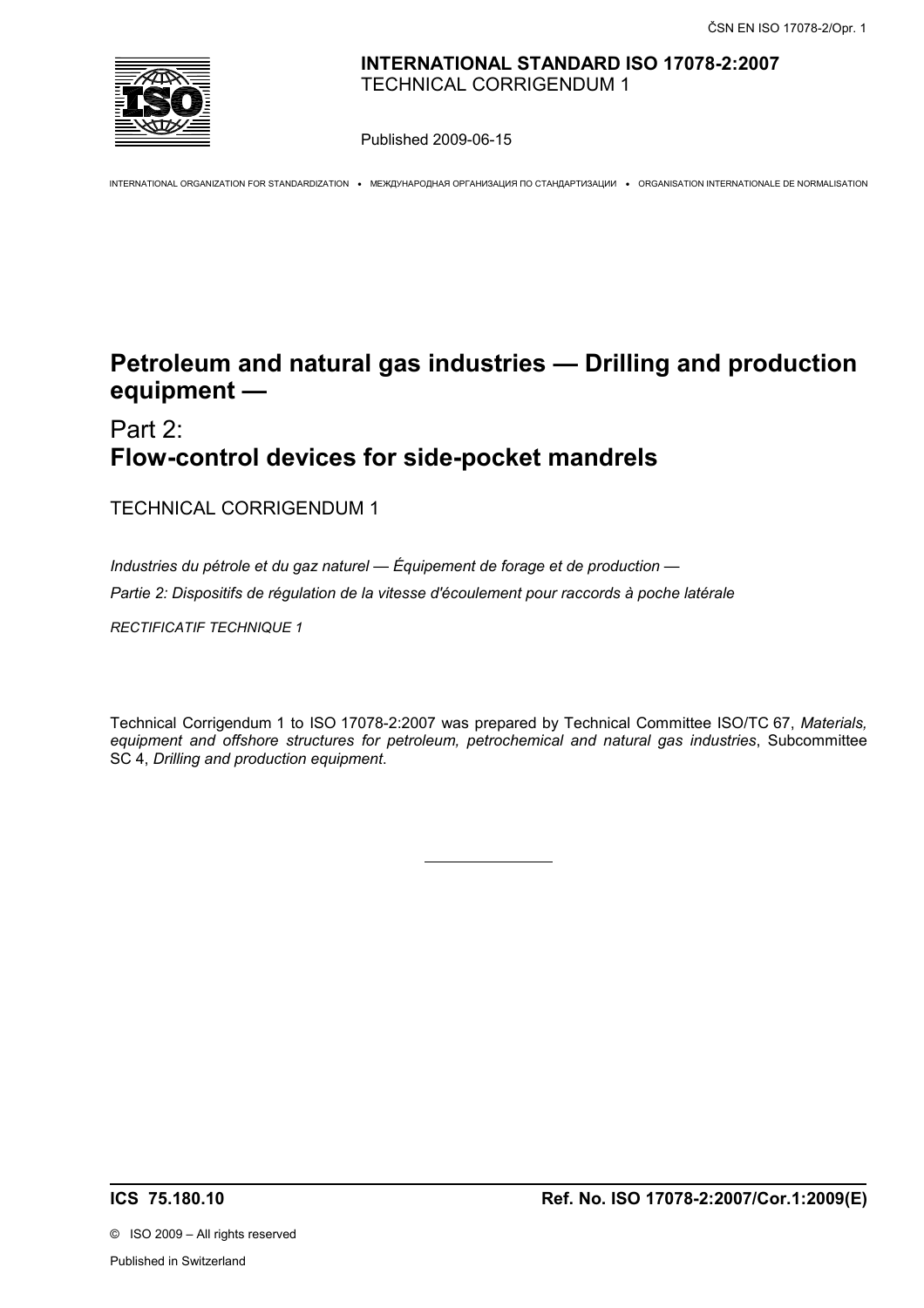ČSN EN ISO 17078-2/Opr. 1

## **ISO 17078-2:2007/Cor.1:2009(E)**

## *Page 67, H.9.1:*

Replace the Figure H.5 with the following: